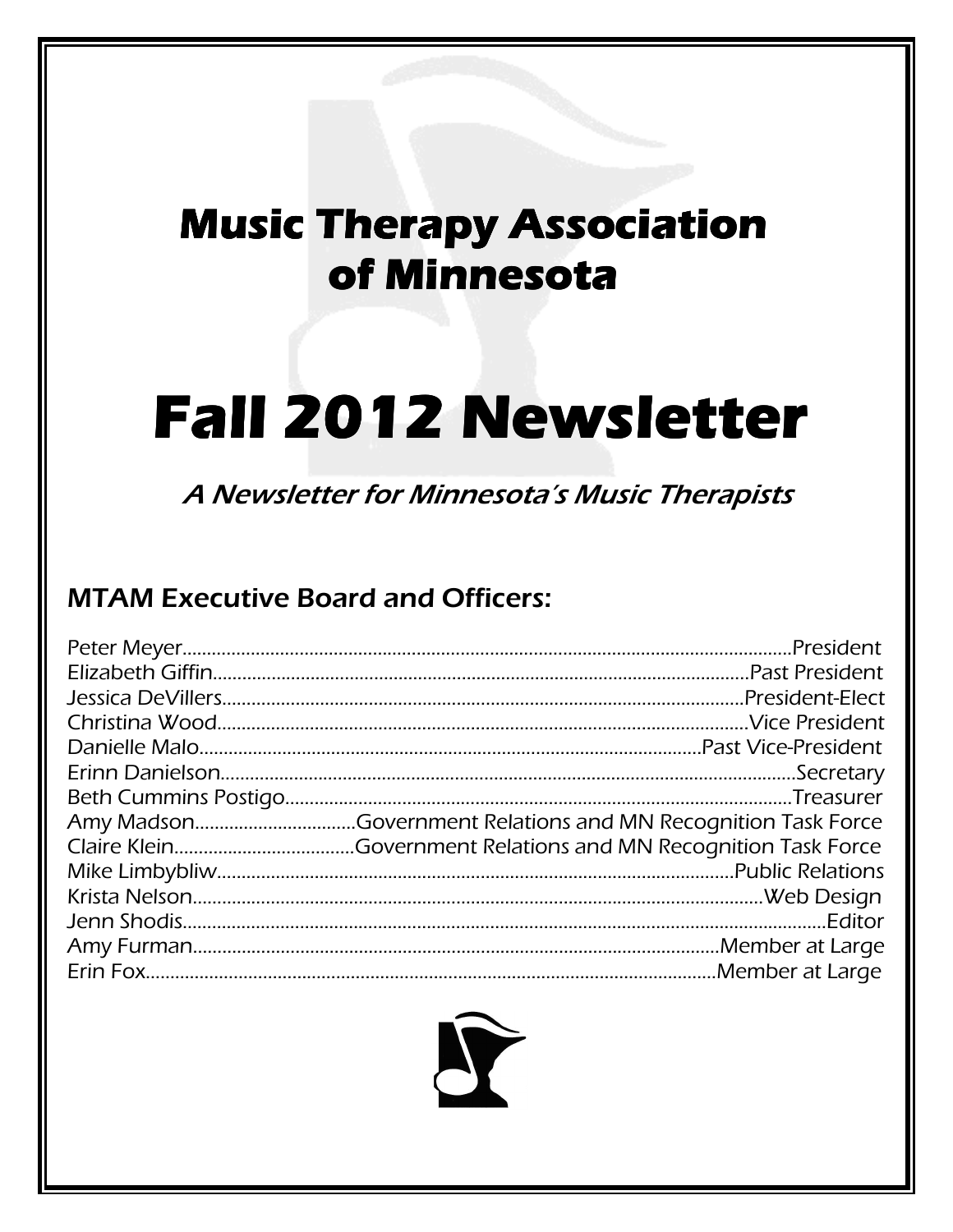## *Contents: Page:*

| <b>Executive Board and</b> |  |
|----------------------------|--|
|                            |  |
|                            |  |
|                            |  |
|                            |  |
|                            |  |
|                            |  |
|                            |  |
|                            |  |

## Check us out at:

http://www.musictherapymn.com

And:

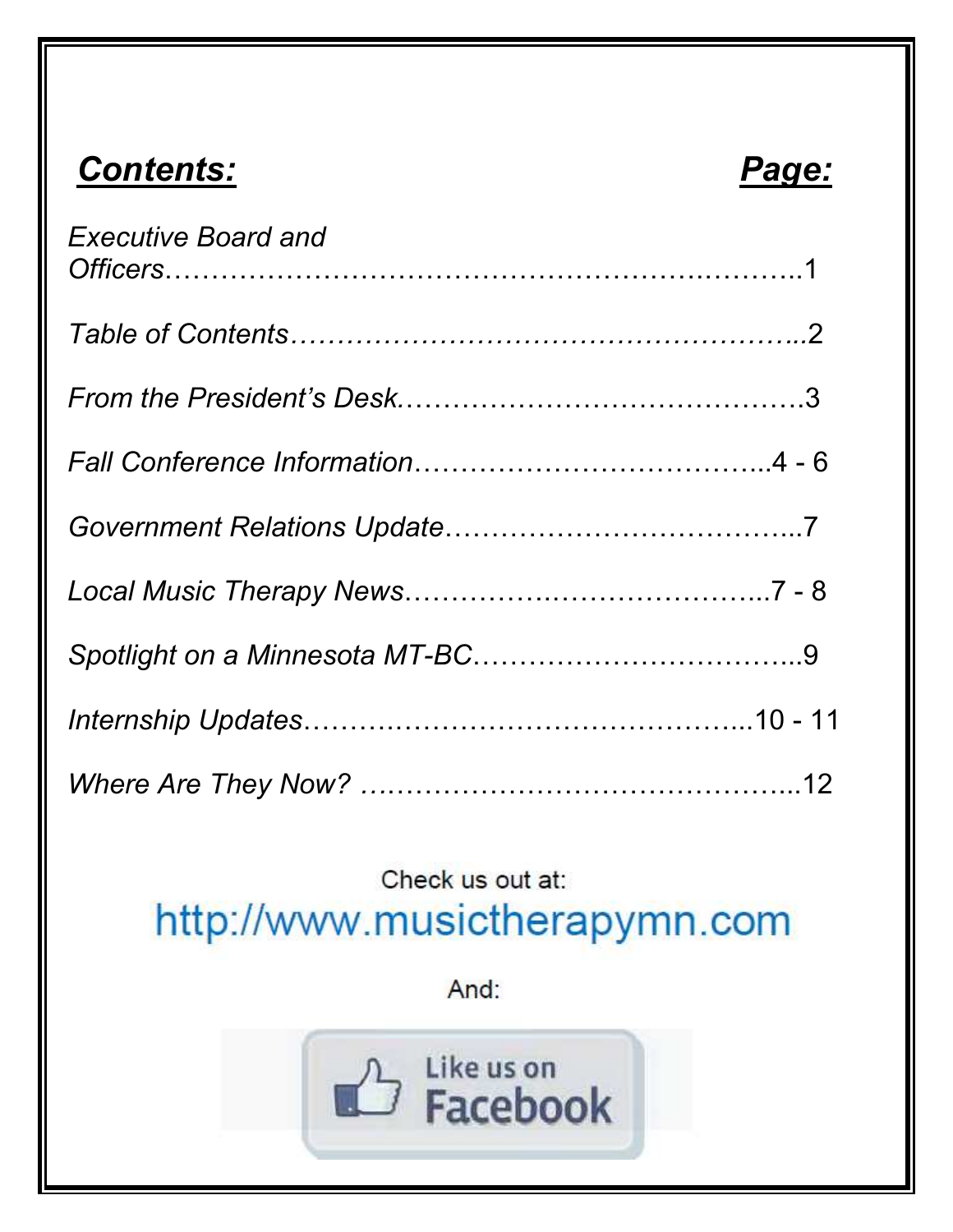A Letter from the President's Desk:

Hello all,

We have had a busy year for music therapy in Minnesota!

The biggest news is that we have had a licensure legislation proposed. While that did not get passed, we have made strong connections on a Hill Day and are hoping to go forward in this process. In addition, our incredible government relations representatives Claire Klein and Amy Madson have been holding monthly "town hall" style meetings to help keep not only our membership, but all board certified music therapists involved and informed in the process.

Our past-president, Elizabeth Giffin, has continued to work diligently with the IRS and attorneys to help MTAM become a 501-C3 non-profit organization.

Exciting news is coming out of both academic institutions. Augsburg College recently received approval from the Nation Association of Music Schools to create a Masters of Music Therapy Program. The University of MN's Dr. Silverman received the Scholarly Activity award from the Great Lakes Region of the American Music Therapy Association (AMTA). The University of MN's Music Therapy program is also celebrating their 40th anniversary and will host Dr. Judith Jellison on the 25th of October to help commemorate the event.

MTAM has continued to mission of providing continuing educational opportunities for its members. In addition to the conferences, MTAM has sponsored educational events for MN's Neurologic Music Therapists with an additional event coming in October. In addition to the internship stipend, MTAM has also paid for two MN music therapists to attend the leadership CMTE at the AMTA National Conference. Thanks to Christina Ufer and Jessica De Villers MTAMs Fall conference is being planned and will take place on November 3rd at Woodbury Care Center. Be there to learn new repertoire and exciting new accompaniment techniques (as well as find out who won this year's Honorary Life and Friend of MTAM awards).

> Respectfully Submitted, Peter Meyer, MA, MT-BC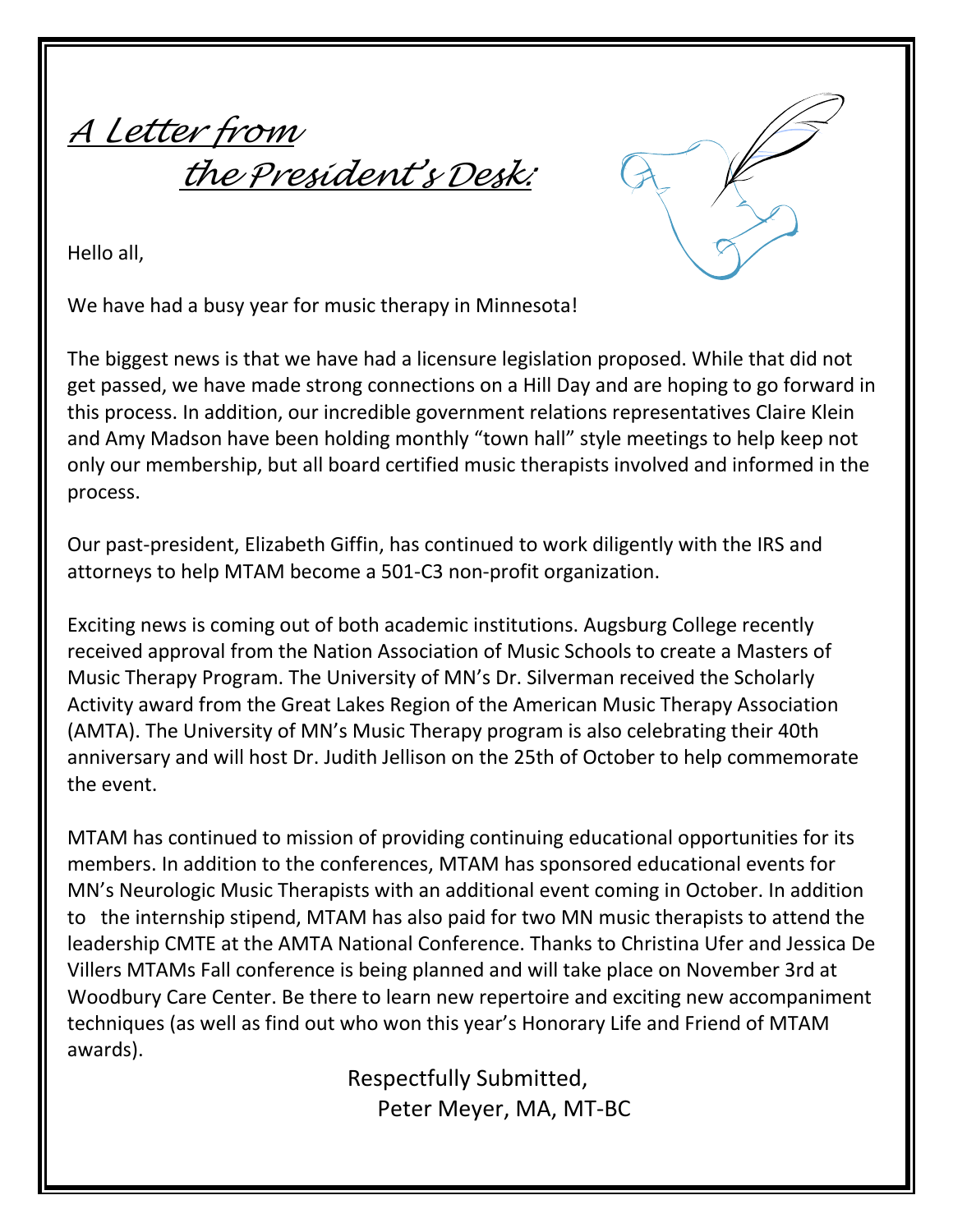| "Expanding our Repertoire Styles Throughout the Ages" |                                                                                          |                                                                                                                                                     |  |  |                                         |
|-------------------------------------------------------|------------------------------------------------------------------------------------------|-----------------------------------------------------------------------------------------------------------------------------------------------------|--|--|-----------------------------------------|
|                                                       |                                                                                          |                                                                                                                                                     |  |  | Presented by:<br>Peter Meyer, MA, MT-BC |
|                                                       | Glen Helgeson, M.Ed., MT-BC                                                              |                                                                                                                                                     |  |  |                                         |
|                                                       |                                                                                          |                                                                                                                                                     |  |  |                                         |
|                                                       | Mike LimBybliw, MT-BC                                                                    |                                                                                                                                                     |  |  |                                         |
|                                                       | <b>Woodbury Senior Living</b>                                                            |                                                                                                                                                     |  |  |                                         |
| <b>Pillar and Class Room</b>                          |                                                                                          |                                                                                                                                                     |  |  |                                         |
| 7012 Lake Road                                        |                                                                                          |                                                                                                                                                     |  |  |                                         |
|                                                       | Woodbury, MN 55125                                                                       |                                                                                                                                                     |  |  |                                         |
|                                                       | (On the corner of Lake and Woodlane Drive)                                               |                                                                                                                                                     |  |  |                                         |
|                                                       | Parking located anywhere in campus parking lot.                                          |                                                                                                                                                     |  |  |                                         |
|                                                       |                                                                                          | Follow the signs to the designated area for the conference upon entrance into the building                                                          |  |  |                                         |
|                                                       |                                                                                          |                                                                                                                                                     |  |  |                                         |
|                                                       | Saturday, November 3rd, $2012 \sim 8$ am-4pm                                             |                                                                                                                                                     |  |  |                                         |
|                                                       | <b>6 CMTE</b> credits                                                                    |                                                                                                                                                     |  |  |                                         |
|                                                       |                                                                                          |                                                                                                                                                     |  |  |                                         |
|                                                       |                                                                                          |                                                                                                                                                     |  |  |                                         |
| Name                                                  | CBMT#                                                                                    | (for music therapists)                                                                                                                              |  |  |                                         |
| Address                                               |                                                                                          |                                                                                                                                                     |  |  |                                         |
|                                                       |                                                                                          |                                                                                                                                                     |  |  |                                         |
|                                                       |                                                                                          |                                                                                                                                                     |  |  |                                         |
| Home/Cell Phone                                       |                                                                                          |                                                                                                                                                     |  |  |                                         |
| E-mail address                                        |                                                                                          |                                                                                                                                                     |  |  |                                         |
|                                                       | Early-Bird Conference Registration Type (please check one)                               |                                                                                                                                                     |  |  |                                         |
|                                                       | Panera box lunch is included in the registration fee for all registrations postmarked by |                                                                                                                                                     |  |  |                                         |
| Wednesday, October 24, 2012.                          |                                                                                          |                                                                                                                                                     |  |  |                                         |
| Please check your sandwich preference for lunch:      |                                                                                          |                                                                                                                                                     |  |  |                                         |
|                                                       |                                                                                          | Bacon Turkey Bravo® Smoked turkey, Applewood-smoked bacon, smoked Gouda, lettuce, tomatoes & our signature dressing, on our Tomato Basil            |  |  |                                         |
| Cheese bread                                          |                                                                                          | Chicken Ceasar All-natural pepper-mustard chicken with our Caesar dressing, Asiago-Parmesan cheese, tomatoes, lettuce, red onions on our Three      |  |  |                                         |
| Served with lettuce & tomato.                         |                                                                                          | Napa Almond Chicken Salad Made with all-natural chicken, diced celery, seedless grapes, almonds & our special dressing, on our Sesame Semolina.     |  |  |                                         |
|                                                       |                                                                                          | Italian Combo Oven-roasted beef, smoked turkey breast, ham, salami, Swiss, peperoncini, lettuce, tomatoes, onions & our special sauce, on Ciabatta. |  |  |                                         |
|                                                       |                                                                                          | Asiago Roast Beef Oven-roasted beef, smoked cheddar, lettuce, tomatoes, onions & our horseradish spread, on Asiago Cheese demi                      |  |  |                                         |
| Mediterranean Veggie                                  |                                                                                          |                                                                                                                                                     |  |  |                                         |
|                                                       |                                                                                          |                                                                                                                                                     |  |  |                                         |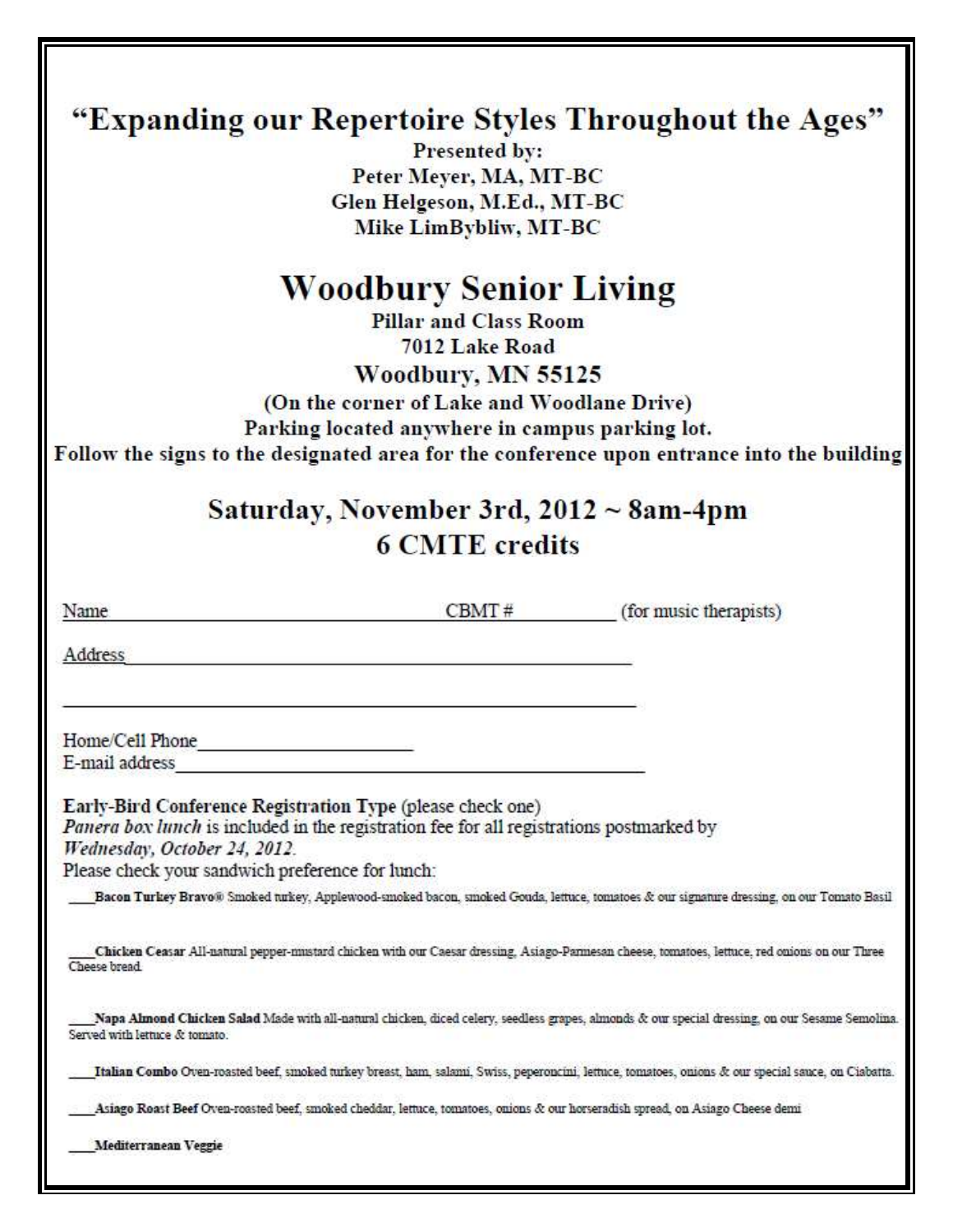| Early Bird Registration received by Wednesday, October, 24, 2012 -Lunch included                                                                                                                                                                                                                                                                                                                       |  |
|--------------------------------------------------------------------------------------------------------------------------------------------------------------------------------------------------------------------------------------------------------------------------------------------------------------------------------------------------------------------------------------------------------|--|
| \$30.00 MTAM 2012 Professional Member                                                                                                                                                                                                                                                                                                                                                                  |  |
| \$20.00 MTAM 2012 Student Member                                                                                                                                                                                                                                                                                                                                                                       |  |
| \$60.00 Non-Member                                                                                                                                                                                                                                                                                                                                                                                     |  |
| Conference Registration (please check one) received after Wednesday, October 24th, 2012 -Lunch NOT included<br>\$40.00 MTAM 2012 Professional Member                                                                                                                                                                                                                                                   |  |
| \$30.00 MTAM 2012 Student Member                                                                                                                                                                                                                                                                                                                                                                       |  |
| \$70.00 Non-Member                                                                                                                                                                                                                                                                                                                                                                                     |  |
| <b>MTAM 2012 membership may be paid now (please check one)</b>                                                                                                                                                                                                                                                                                                                                         |  |
| \$25.00 MTAM 2012 Professional Membership                                                                                                                                                                                                                                                                                                                                                              |  |
| \$12.00 MTAM 2012 Student Membership                                                                                                                                                                                                                                                                                                                                                                   |  |
| **Please bring your guitar and a drum (frame drum, djembe, etc). **                                                                                                                                                                                                                                                                                                                                    |  |
| Special Needs: Check here if a disability requires accommodation for you to fully participate.                                                                                                                                                                                                                                                                                                         |  |
| Please register online www.musictherapymn.com OR print this form and send along with a check                                                                                                                                                                                                                                                                                                           |  |
| payable to MTAM to:                                                                                                                                                                                                                                                                                                                                                                                    |  |
| Beth Cummins-Postigo                                                                                                                                                                                                                                                                                                                                                                                   |  |
| 8730 Fremont Ave. S.                                                                                                                                                                                                                                                                                                                                                                                   |  |
| Bloomington, MN 55420                                                                                                                                                                                                                                                                                                                                                                                  |  |
| For questions regarding the conference, please contact Christina Wood at: cgufer@hotmail.com<br>Woodbury Senior Living is accessible for persons with disabilities.                                                                                                                                                                                                                                    |  |
| Cancellation and Refund Policy:                                                                                                                                                                                                                                                                                                                                                                        |  |
| Refunds for cancellations are made available by written request only and must be mailed to Beth Cummins-Postigo.                                                                                                                                                                                                                                                                                       |  |
| Full refunds cannot be made.                                                                                                                                                                                                                                                                                                                                                                           |  |
| 80% of fees will be refunded if refund request is postmarked by October 13, 2012.                                                                                                                                                                                                                                                                                                                      |  |
| 50% of fees if will be refunded if request is postmarked by October 20, 2012.<br>No refunds will be made after October 27, 2012.                                                                                                                                                                                                                                                                       |  |
| Refunds will be processed within 45 days of the conference.                                                                                                                                                                                                                                                                                                                                            |  |
|                                                                                                                                                                                                                                                                                                                                                                                                        |  |
| "Expanding Our Repertoire Styles Throughout the Ages" is approved by the Certification Board for Music Therapists (CBMT) for<br>six (6) continuing music therapy education credits. Credits awarded by CBMT are accepted by the National Board for Certified<br>Counselors (NBCC). MTAM, provider #P-052, maintains responsibility for program quality and adherence to CBMT policies and<br>criteria. |  |
| **Please bring your guitar & a drum (djembe and/or frame drum) to utilize throughout the day**                                                                                                                                                                                                                                                                                                         |  |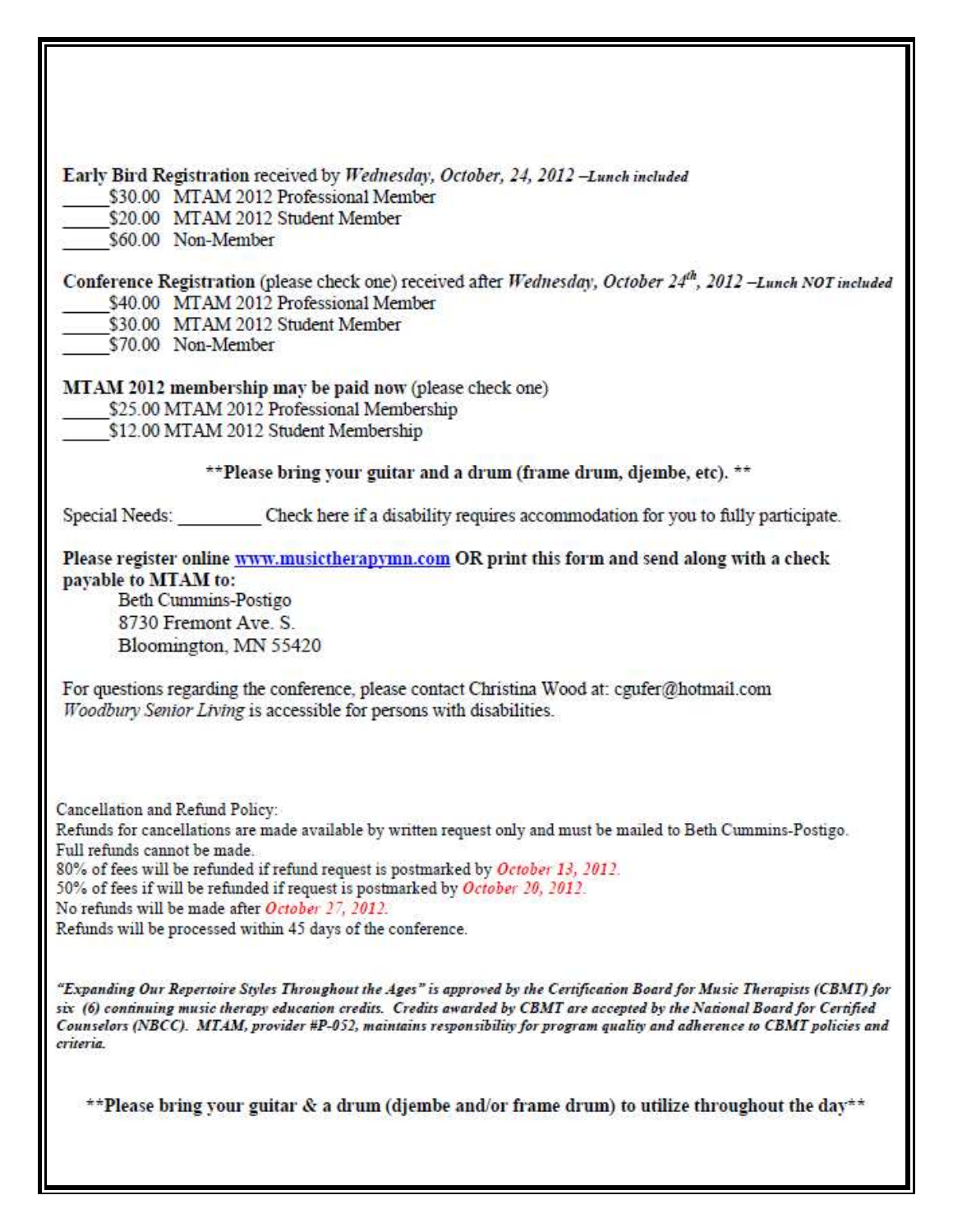| "Expanding our Repertoire Styles Throughout the Ages"<br><b>6 CMTE Credits</b> |                                                                                                                                                                                                                                                                                                                       |  |
|--------------------------------------------------------------------------------|-----------------------------------------------------------------------------------------------------------------------------------------------------------------------------------------------------------------------------------------------------------------------------------------------------------------------|--|
|                                                                                | Saturday, November 3, 2012<br>Agenda                                                                                                                                                                                                                                                                                  |  |
| 8:00                                                                           | Registration & Refreshments                                                                                                                                                                                                                                                                                           |  |
| 8:30                                                                           | MTAM Business Meeting: 501c3 status update, state-licensure update, 40 <sup>th</sup> anniversary<br>of MTAM, Awards: Lifetime Achievement & Friends of MTAM                                                                                                                                                           |  |
| 9:30                                                                           | Folk Guitar Techniques: Finger-picking, embellishments and strumming. Musical<br>examples: "You were Meant for Me." "Dust in the Wind." Folk Drumming Techniques:<br>Bass Tone, Open Tone, Closed Tone, & Triangle technique. Musical examples "Iris."<br>"Big Yellow Taxi."                                          |  |
| 10:45                                                                          | <b>Break</b>                                                                                                                                                                                                                                                                                                          |  |
| 11:00                                                                          | Rock Guitar Techniques: Open position Rock. Power chord Rock and Palm Muting.<br>Pedal Tones. Musical examples: "You Shook Me." "Rock and Rock Girls." "Crazy<br>Train." Rock Drumming Techniques: Bass Tone, Open Tone, Closed Tone, Kick drum<br>with foot, & Hi-Hat with foot. Musical Example: "Peggy Sue."       |  |
| 12:00                                                                          | Lunch                                                                                                                                                                                                                                                                                                                 |  |
| 12:45                                                                          | Blues/Blues Rock Guitar Techniques: Shuffle/Spread Patterns- Open position and<br>Movable. Musical Example: "Johnny B. Goode." Blues/Blues Rock Drumming<br>Techniques: Kick drum with foot, Hi-hat with foot, playing time, & playing with a half-<br>time feel. Musical Examples: "Blue Suede Shoes." "Glory Days." |  |
| 2:00                                                                           | <b>Break</b>                                                                                                                                                                                                                                                                                                          |  |
| 2:15                                                                           | Jazz Guitar : Creating jazz chords in and from open position, closed position jazz chords,<br>flat four jazz strumming. Musical Example: "All of Me." Jazz Drumming Techniques:<br>Brush technique ideas, playing time, Open-tone, & Closed-tone. Musical Example:<br>"Sentimental Journey."                          |  |
| 3:45                                                                           | Closing                                                                                                                                                                                                                                                                                                               |  |
|                                                                                | Y                                                                                                                                                                                                                                                                                                                     |  |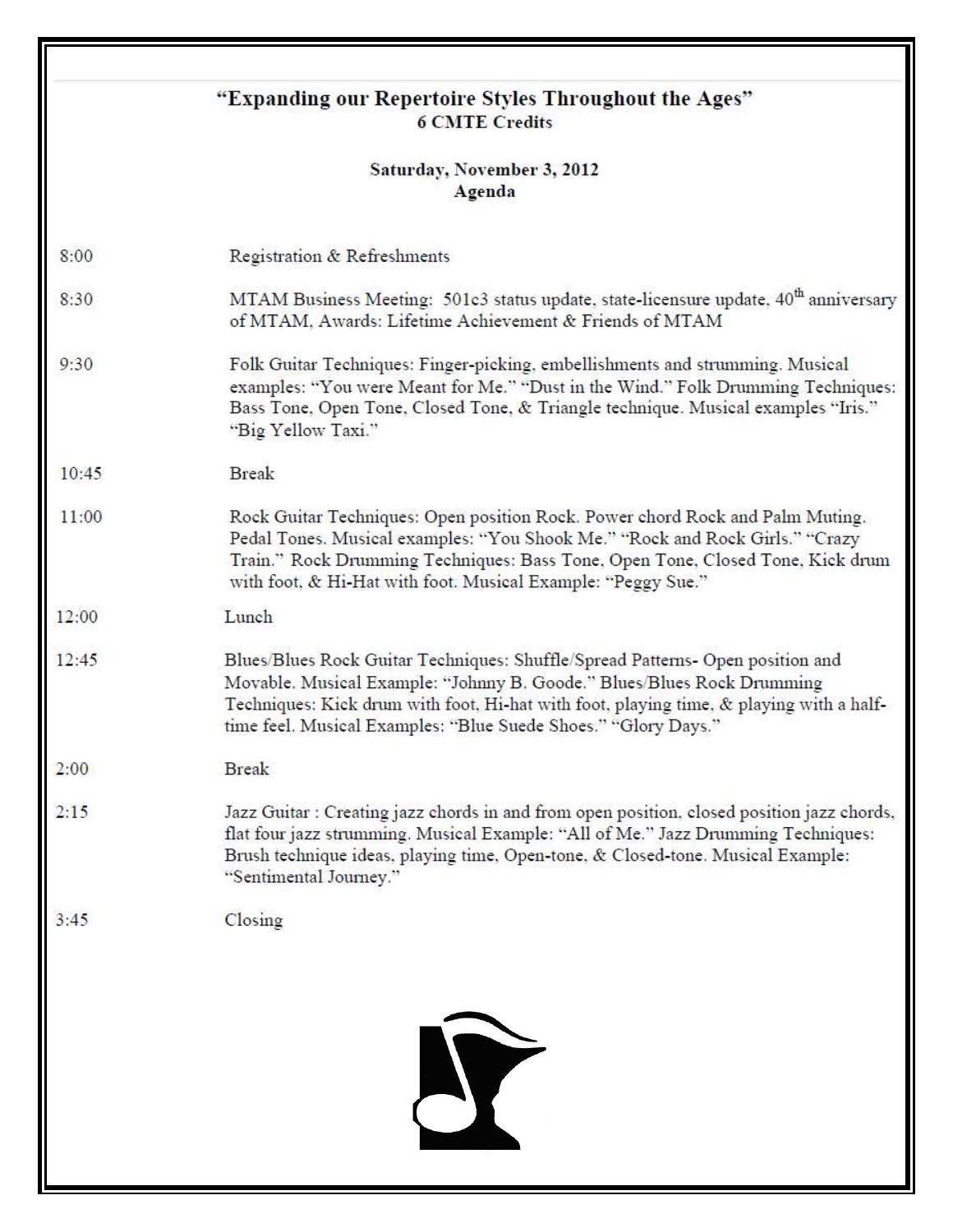## **Government Relations Update:**

In the past summer months, Amy and Claire, government relations co-chair and members of the Minnesota State Recognition Task Force, have hosted monthly meetings throughout the twin cities area to discuss the course of gaining licensure in the state. With these "pub crawl" meetings, task force members and members of the music therapy community shared concerns, looked forward to future actions, and discussed strategies for advocacy. We plan to continue these meetings with music therapists in Rochester and St. Cloud.

Within the next few months, we will follow the fall senate and representative elections as we plan our Day on the Hill. Here, we will advocate for access to music therapy services, funding, as well as licensure. Please look for e-mail updates on dates, plans, and areas where we'll need your assistance. Be aware of who represents you and making connections in your community.

Claire Klein, MT-BC Amy Madson, MA, MT-BC

## **Local Music Therapy News:**

- [Congratulations to Katie Lindenfelser on her recent article: The sound of comfort:](http://musictherapymn.com/wordpress/2012/06/26/congratulations-to-katie-lindenfelser-on-her-recent-article-the-sound-of-comfort-music-therapy-in-hospice-and-palliative-care/)  [Music therapy in hospice and palliative care.](http://musictherapymn.com/wordpress/2012/06/26/congratulations-to-katie-lindenfelser-on-her-recent-article-the-sound-of-comfort-music-therapy-in-hospice-and-palliative-care/)
- Congratulations to Michael Silverman, Ph.D, MT-BC on receiving the American Music Therapy Association-Great Lakes Region Scholarly Activity Award last April!
- As of October 6th Good Samaritan Society-University Specialty Center will be Good Samaritan Society-Specialty Care Community. On November 1st, the center will be moving to its new location in Robbinsdale. Pictured to the right is an artist's rendering of the new facility.
- Jennifer Ackland, MT-BC at the Forte Fine Arts Academy in Lakeville, has recently received a \$1000 grant from Macy's for use in the facility's Music Therapy department. Congratulations!



*(continued on next page…)*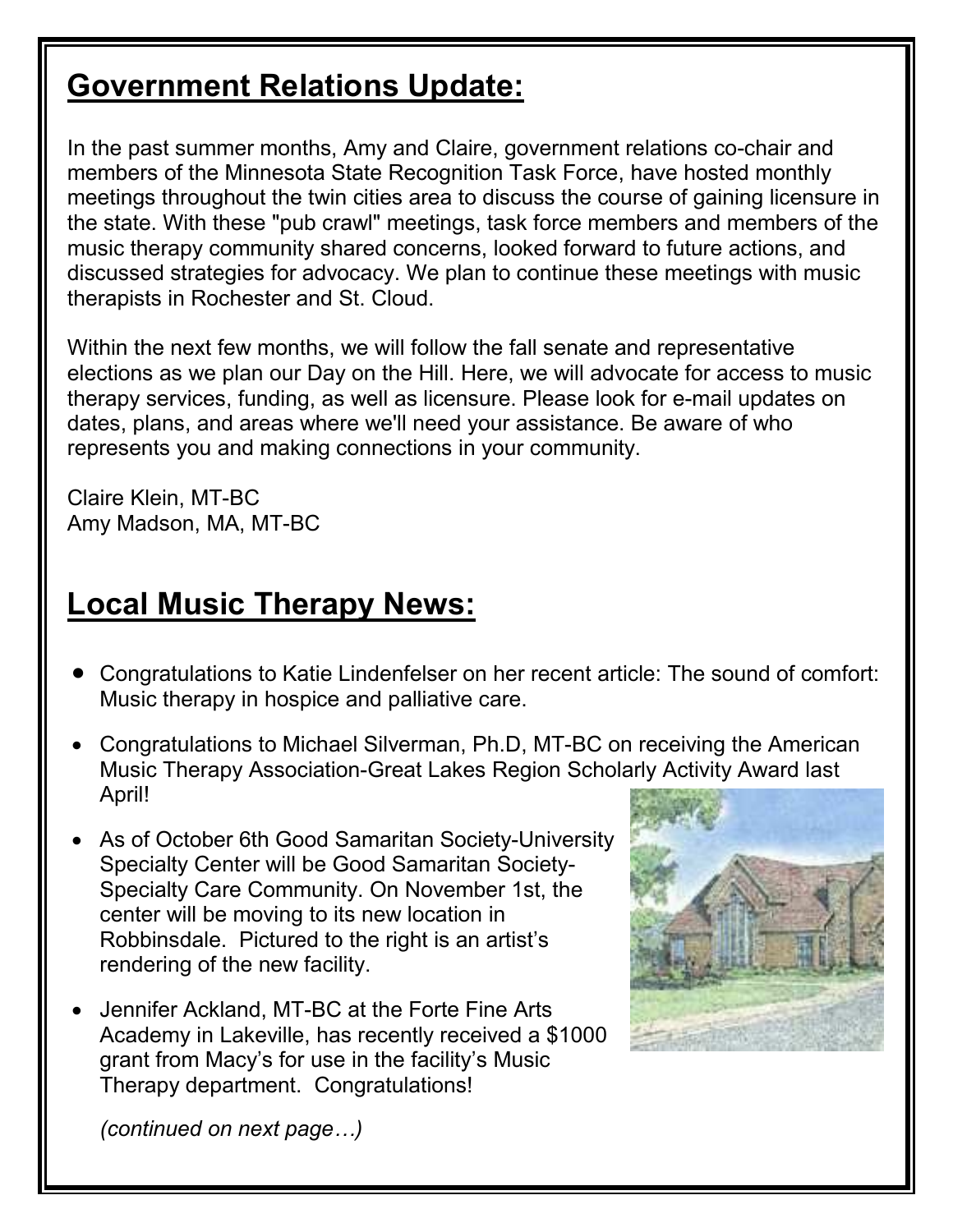#### *(cont.)*

- The University of Minnesota is celebrating it's  $40<sup>th</sup>$  Year of Music Therapy by hosting the founder of the program, Dr. Judith Jellison, as a guest speaker! The
	- guest lecture will take place **Thursday, October 25th** from 3-4:30 pm in room 280 in Ferguson Hall on the University of Minnesota Campus. This event is free and open to the public, and all are encouraged to attend.
- The MTAM webpage has recently undergone a make-over! Check it out at [www.musictherapymn.com](http://www.musictherapymn.com/).



- Attention Current Music Therapy Interns! If you're looking for an informal forum to share experiences, network, and bounce around ideas, local interns have been gathering the last Sunday of every month for a potluck dinner at 6 p.m. in Northeast Minneapolis. For more details please email Lyndie Walker at [lyndie.a.walker@gmail.com](mailto:lyndie.a.walker@gmail.com).
- The Great Lakes Region of the American Music Therpay Association will be celebrating its 60<sup>th</sup> year at the Spring GLR Conference in Columbus, Ohio from April  $4<sup>th</sup> - 7<sup>th</sup>$ ! Visit [www.glr-amta.org](http://www.glr-amta.org/) for details.

## Check us out at: http://www.musictherapymn.com

And:

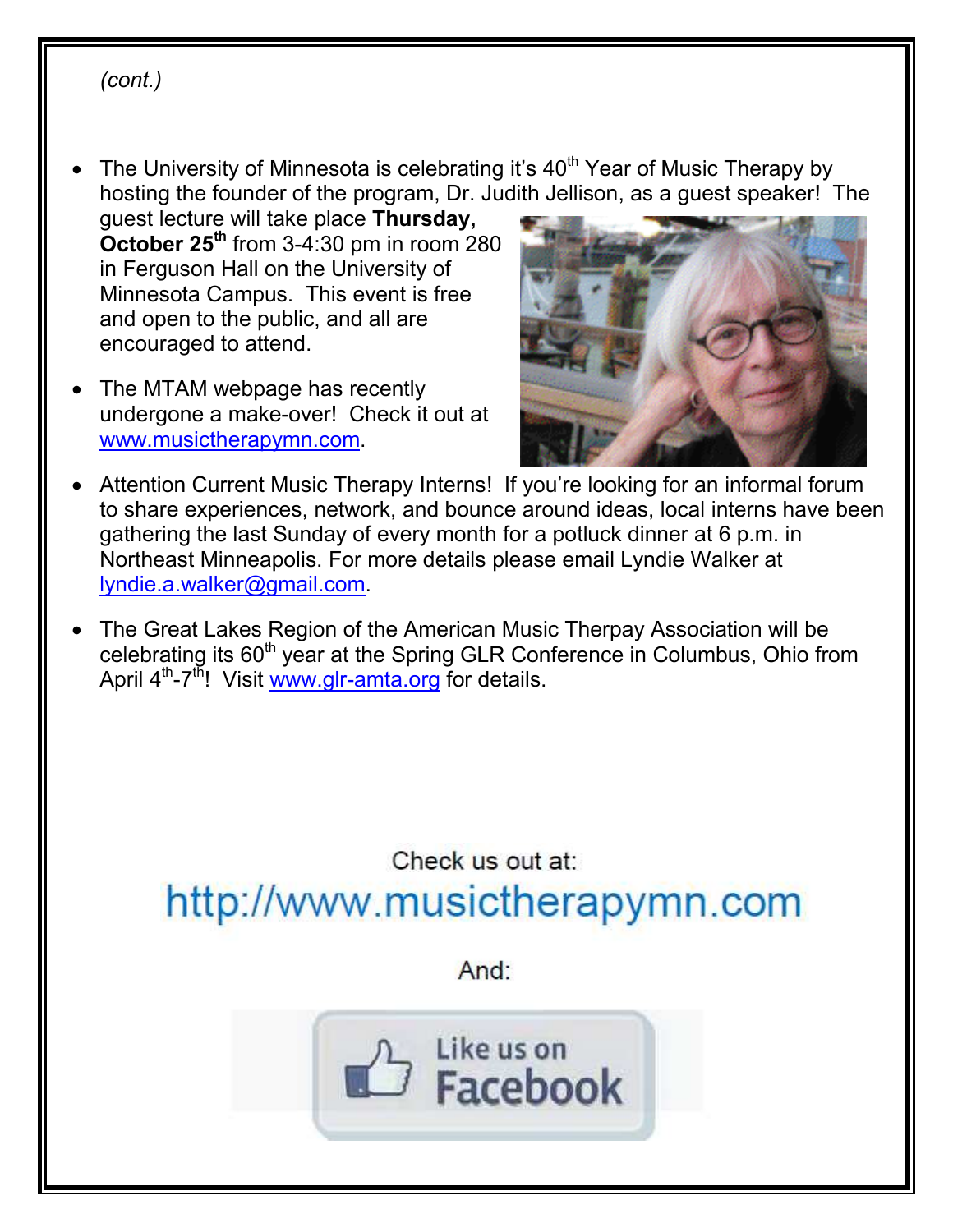## **Spotlight on a Minnesota MT-BC: Michelle Sieben, MT-BC, NMT**

#### *What brought you into the field of music therapy?*

When I was in high school and getting ready to apply to college, I was strongly looking into psychology programs when I stumbled upon the Augsburg College music therapy major website. I had a friend who helped me get in touch with a music therapist working in the school district in my hometown and shadowed her for a day to get a feel for what it was and what a day might look like.

#### *Where have you been working and with what populations of people?*

 I completed my internship at Good Samaritan Society-University Specialty Center in April of 2010. From June 2010 until June 2012 I was working at Woodbury Health Care Center, which is a skilled nursing facility. While at Woodbury I worked almost exclusively on their memory care unit. At the end of June I accepted a position at Good Samaritan Society – Stillwater working primarily with their memory care neighborhood.

#### *Are there any modalities or techniques that you've utilized more frequently or found particularly useful?*

 I have found several neurologic music therapy techniques to be really useful. I use Musical Speech Stimulation (MUSTIM) daily. I also use Patterned Sensory Enhancement (PSE) to facilitate movement interventions. I really like doing drum circles and percussive improvisations and seeing the residents' reactions to each other. Working in memory care I utilize name-that-tune interventions to engage memory recall. I've also done musical legacy video projects, where I recorded video of the residents' singing, movement, their verbal reactions, and facial expressions to their favorite songs. I provided the families with DVDs of the project, and had the privilege of observing a resident's reaction to their own video. It was really significant to me, to the resident, and to his family.

#### *What do you do to remain inspired and up-to-date in the field?*

 I had the opportunity to do the Neurologic MusicTherapy training in Colorado in October through a scholarship from AMTA which helped me to expand on my practice and techniques. I attended the second annual Online Conference for Music Therapy, an international conference presented over 24 hours in an online format. I interacted with MTs from Thailand, Australia, India, Ireland, and all over the United States. I use networking sites like LinkedIn and Facebook, and I follow several blogs of Music therapists I met through the online conference.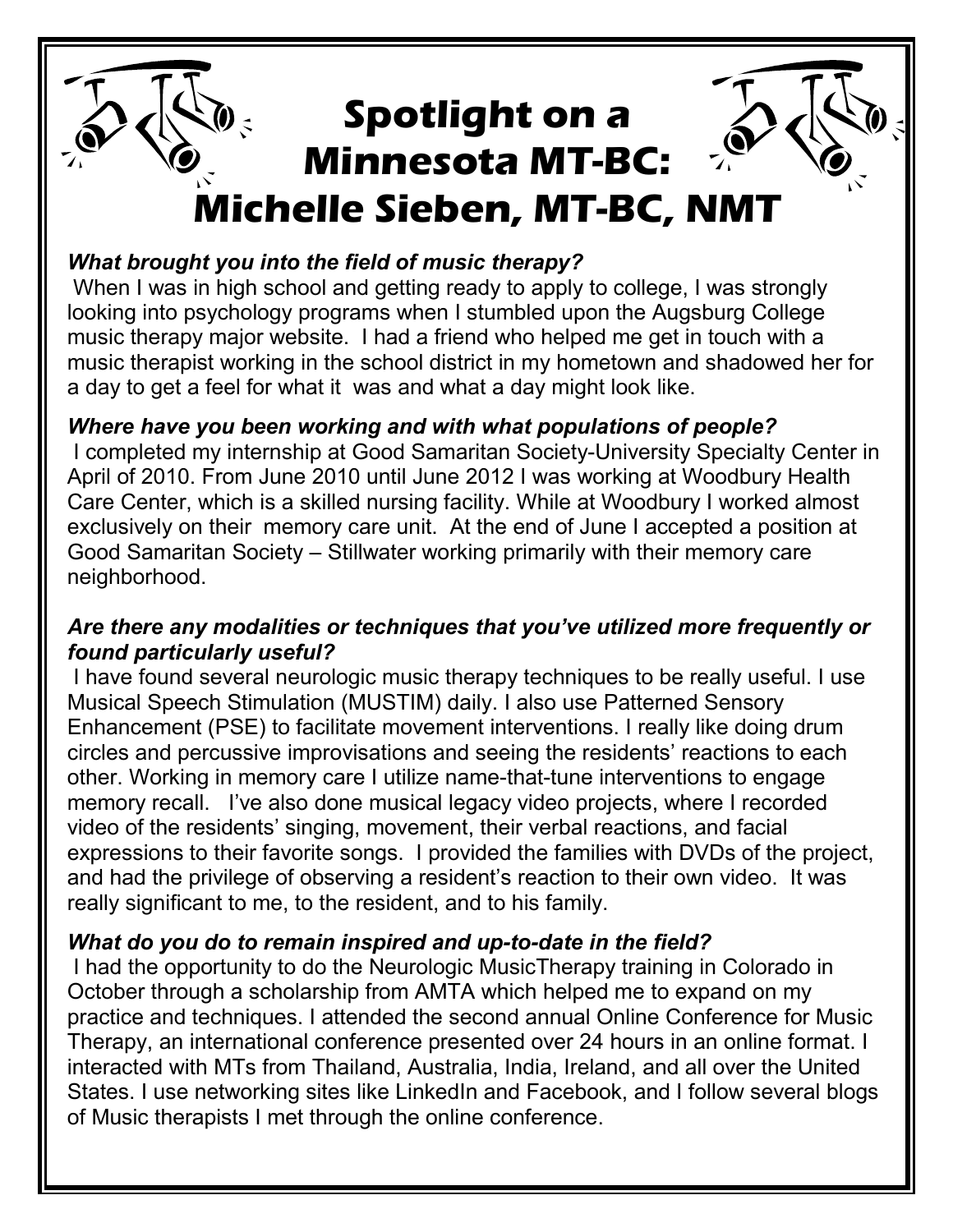## **Minnesota Internship Updates**

### **MTAM Internship Stipend**

Two yearly deadlines, July 31st & January 31st Apply by these dates for current interns or an upcoming internship (Not for those who have finished or are in second half of their internship)

For more information or to apply for the stipend, visit us at: http://musictherapymn.com/wordpress/internships/scholarship/

#### **Woodbury Health Care Center**

*Director:* Jessica De Villers, MT-BC *Contact:* jdevillers@woodburyseniorliving.com, 651-287-6525 *Current interns:* Angela Johnson (University of Minnesota) *Future interns:* Ryan Behnke (Augsburg) *Starting months:* January, April, July, October. Next opening is January 2013.

#### **Fraser School and Community Services**

*Director*: Kay Luedke-Smith, MT-BC, NMT Fellow *Contact:* kayL@fraser.org *Current interns:* Anna Johnson (Appalachian State Universiy in NC) and Elizabeth Harrison (Marylhurst University in Oregon) *Future Interns*: Angela Burla (Augsburg) begins in January 2013 *Starting months:* January, March, July, and September

#### **Fairview Behavioral Services**

*Director:* Bridget Doak, Ph.D., MT-BC *Contact:* [bdoak1@fairview.org](mailto:bdoak1@fairview.org) *Supervisors:* Danielle Malo, MM, MT-BC and Emma Moonier, MT-BC *Current Interns:* Hillary Schewweit (Augsburg) *Starting months:* September

#### **Park Nicollet Health Services**

*Director:* Dawn McDougal Miller, MME, MT-BC, Fellow in the Association of Music and Imagery *Supervisors:* Sandra Holten, MT-BC, NMT Fellow; Gretchen Marble, MT-BC; Annie Heiderscheit, Ph.D., MT-BC, LMFT *Contact:* dawn.miller@parknicollet.com, 952-993-5901

*(continued on next page…)*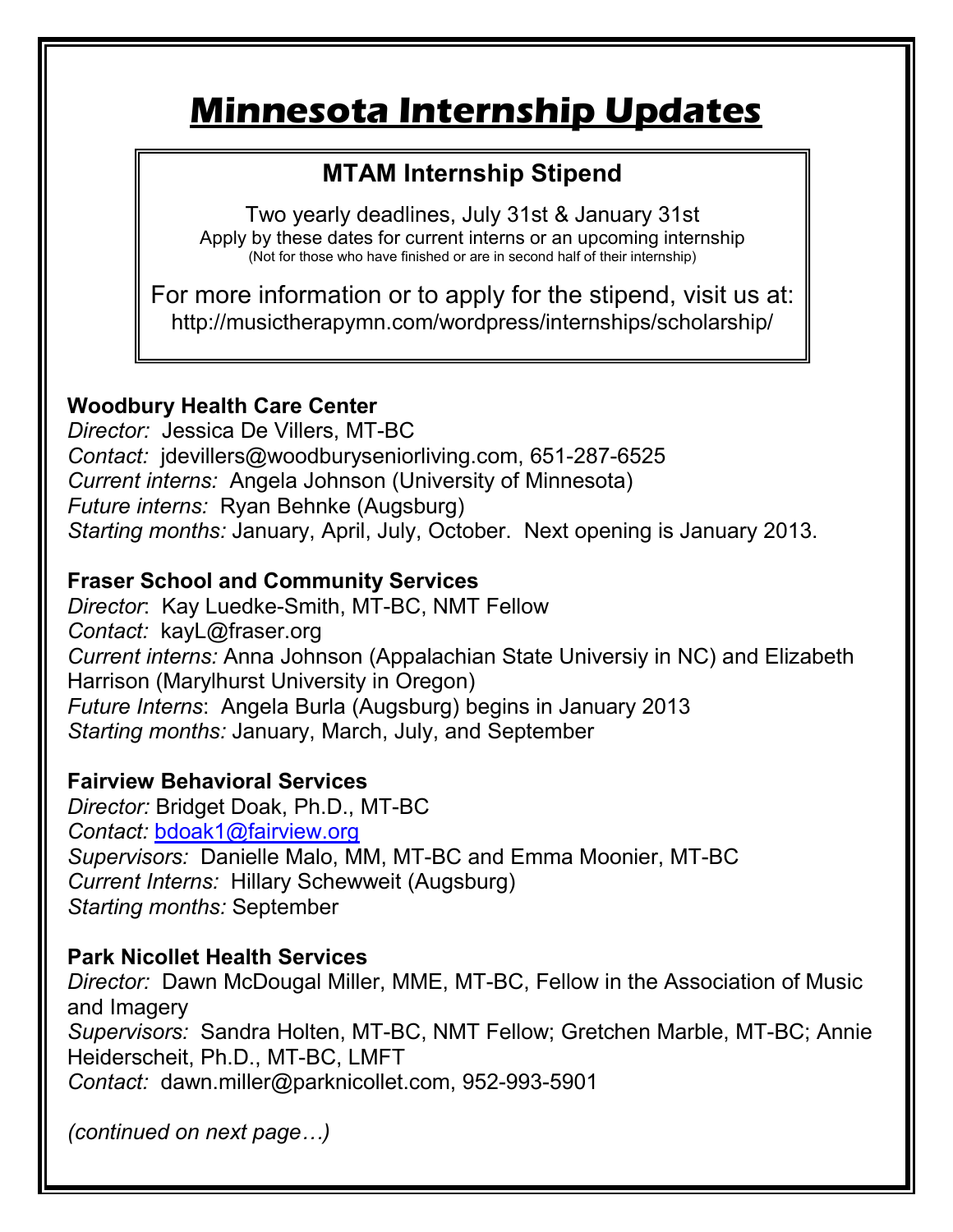*Current interns:* Bethany Squires (Indiana Purdue University Fort Wayne), Amber Tappe (UW Eau Claire), Laura Higgins (College of Wooster/Cleveland Music Therapy Consortium), Noelani-Mei Ascio (Sam Houston University) *Future Interns:* LeAnne Barck (University of Kansas) and Sarah Posey (Sam Houston University)

**The Family Partnership (formerly Reuben Lindh Family Services)**  *Director*: Sarah Woolever, MM, MT-BC *Conact*: [swoolever@thefamilypartnership.org,](mailto:swoolever@thefamilypartnership.org) 612-294-2667 (contact Tu-Thurs 8am-4pm) *Current interns:* Andrea Yun Springer (University of Minnesota) *Next available start date:* Fall 2013

**Laura Baker Services Association (New Internship Site!)**  *Director:* Jennifer Pelletier, MS, MT-BC *Contact:* [jennifer@laurabaker.org,](mailto:jennifer@laurabaker.org) 507-645-8866 *Current interns:* Kristina Goemaat (Wartburg College) *Starting months:* flexible

## **Where Are They Now?**

- Erin Knutson successfully completed her internship at Woodbury Healthcare center in October, and has recently started a job at a Walker Methodist facility. Former Woodbury intern Kari Johnson is employed at Arbor Lakes Assisted Living, and Christine Pappalardo is working at Cerenity Care Center – Humboldt.
- Sarah Dill, former intern at Fraser, is a music therapist at Lifeworks. Maureen Cavanagh began as the music therapist for Edina Public Schools in September.
- Former Fairview Intern Akane Ueda completed her internship in August 2012 and subsequently passed the Music Therapy Board Certification exam. She has since moved back to Japan and had a job interview in a Children's Hospital.
- Mary Salveson, Hsin-Yi Cheng, Laura Roche, and Julie Bowker successfully completed internships at Park Nicollet. We wish them luck in their job searches!

*(continued on next page…)*